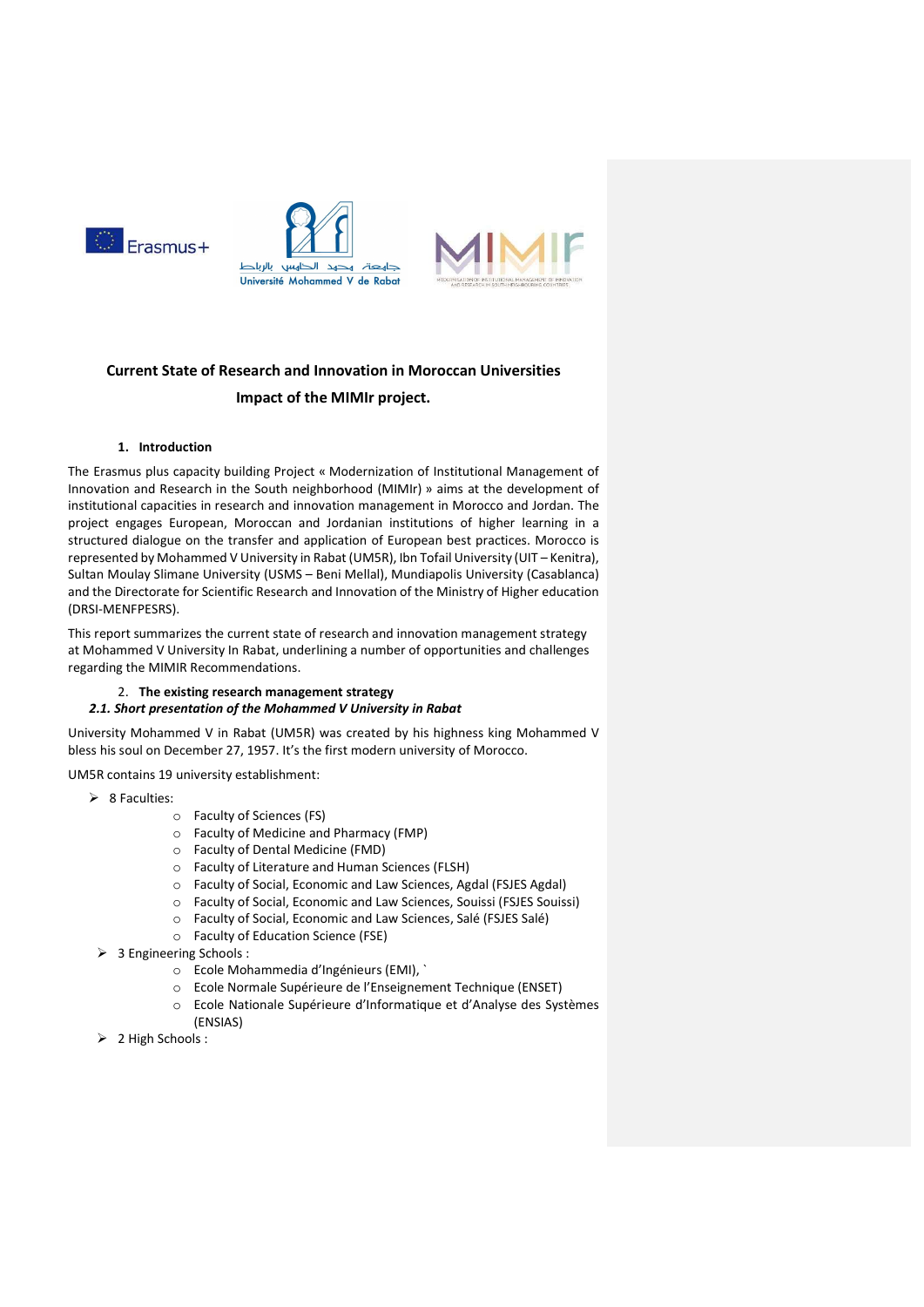





- o Ecole Supérieure de Technologie de Salé
- o Ecole Normale Supérieure de Takaddoum
- > 5 research Institutes :
	- o Institut Scientifique,
	- o Institut des Etudes Hispano lusophones,
	- o Institut Universitaire de la Recherche Scientifique,
	- o Institut des Etudes Africaines,
	- o Institut d'Etudes et de Recherches pour l'Arabisation.
- $\geq 1$  satellite campus (Branch) in Abu-Dhabi.

UM5R count for more than 87 000 students with almost 4000 international students, 2034 research professors and 1350 technical and administrative staff.

Students are scattered around three campuses located in both cities Rabat and Salé. A new campus is under construction in the new city of Tamesna around 20 km from the capital city Rabat.

# 2.2. Structures and policies

Under Law 01-00 on the organization of higher education, universities are administered by a University Council. It deliberates on all matters related to the mission and functioning of the university and takes all necessary measures to improve university management. It also proposes education reforms and issues recommendations on teaching and learning. The University Council is assisted by a Management Council tasked with administrative and financial matters. University institutions are administered by Institution Councils that are placed under the supervision of the University Council. For operational matters, these councils set up specific committees such as the Scientific Committee which is responsible for faculty issues.

Policies are established by the Ministry of Higher Education. The rules and regulations are in accordance with the policies established by the parent ministry and are customized according to the governing board of each university.

Since the 2000 Reform, the University Council has moved from being a consultative body to becoming a true management body whose decisions are validated by the Supervisory Ministry.

The University Council distributes the government subsidy among the university institutions. Each institution prepares its own budget which is then submitted to the Institution Council for approval. The University Council approves the global University The budget becomes effective once approved by the Ministry of Finance.

Law 01-00 invests the president and University Council, with the power to manage issues related to University finances, human resources and assets. The President is assisted by two Vice Presidents, one for Academic affairs and the other for Research, cooperation and innovation, and a General Secretary. In UM5R, the president appointed internally and in agreement with the University Council two other Vice-Presidents, one for the Governance and one for the information system.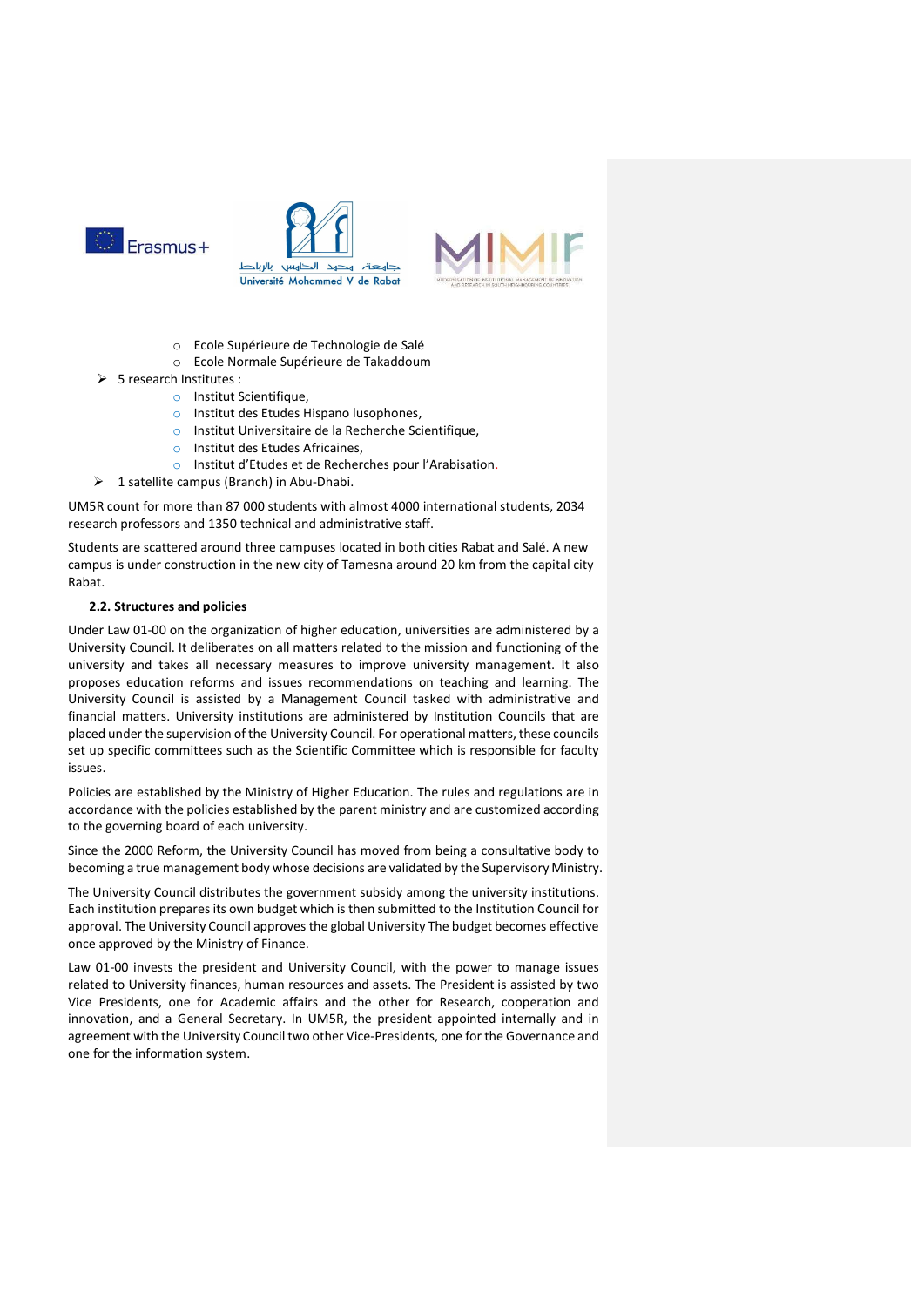

# 2.3. Research Structure of UM5R

In 2017, the Council UM5R has approved the new norms of structure for research.

All living forces of our university took full conscience that UM5R would not be able to attend to its objectives of excellence and visibility without an unconditional adhesion and personal implication of research staff. In this spirit, UM5 has created 19 Centers of research that is consistent in plural disciplinary structures working in a precise domain. These centers have to be constituted of at least 54 permanent research professors regrouped under a form of laboratories. And/or a team and of at least 54 students pursuing Doctorate studies. Here below the list of these centers:

- $\geqslant$  3 centers under FMP
	- o Center of Biotechnological Medical and therapeutic Innovation
	- o Center of Genome of Human Pathology
	- o Center of Research of Medicinal Sciences
- $\geq 1$  Center located in FSJES-Souissi

Center of interdisciplinary research in performance and competitivity

 $\geq 1$  Center located in ENSIAS

Rabat Information Technology Center

- $\geqslant$  5 Centers located in FS
	- o Water, Natural Resources, Environment and durable development
	- o Science of Materials
	- o Center of Mathematical Research and Applications of Rabat
	- o Center of Energy Research
	- o Vegetable, microbe, biodiversity and environmental Biotechnology.
- 2 Centers located in EMI
	- o Engineering for smart & sustainable systems research center
	- o Civil engineering, water, environmental, geosciences
- > 3 Centers located in FLSH
	- o Men, languages, civilizations and religions
	- o Men, space and society
	- o Languages literatures of arts et society
- $\triangleright$  1 Center located in IS
	- o Geophysics, Natural Patrimony and Green Chemistry
- $\geq 1$  Center located in ENSET
	- o Sciences et Technologies of engineering and health
- $\triangleright$  1 Center located in FSJES-agdal
	- o Strategic studies in laws of economics and management
- $\geq 1$  Center located in FSE o Centre of interdisciplinary Science and education

Next to these 19 centers of research, are found 9 laboratories (each composed of at least 18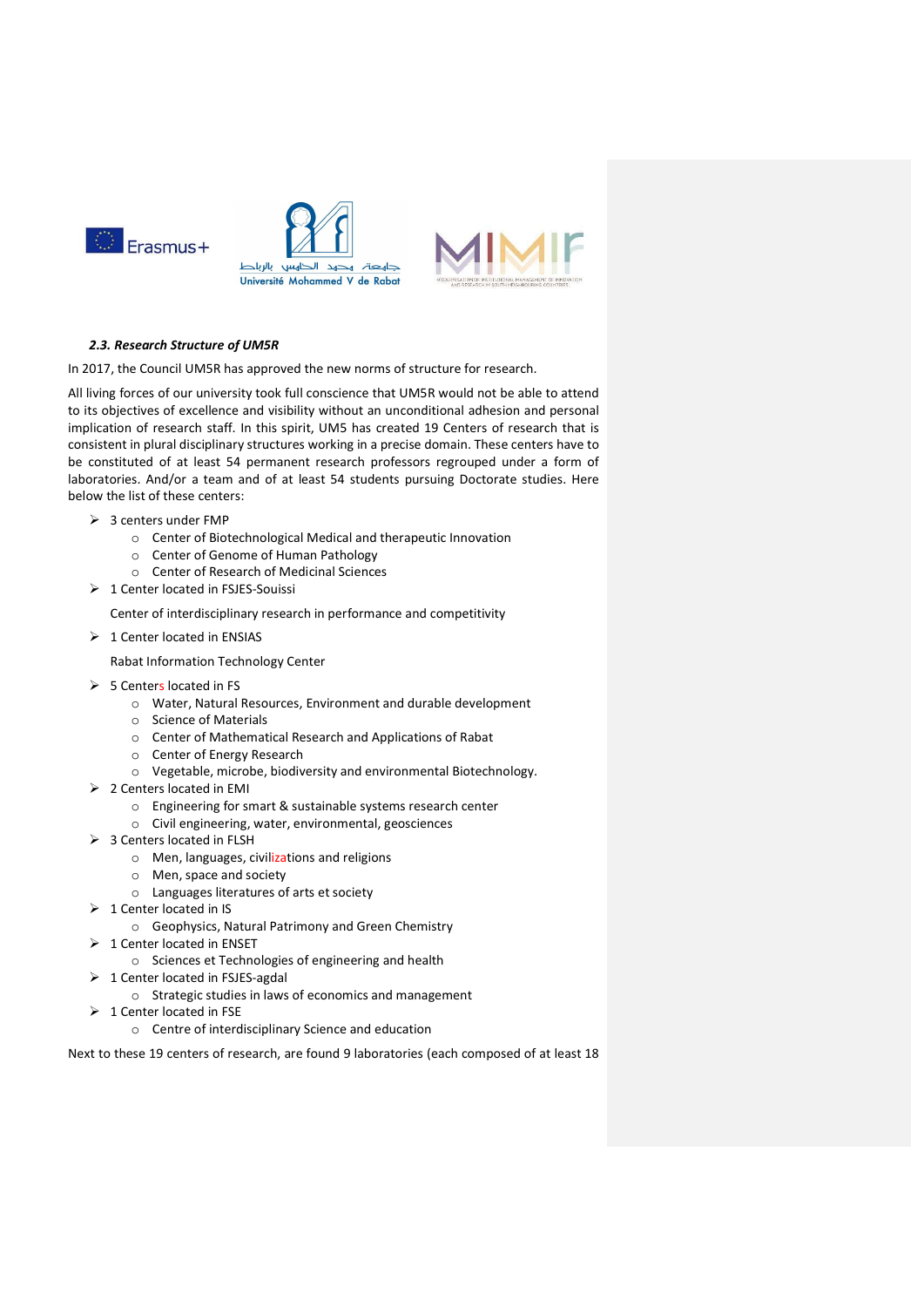





full time staff researchers) and 22 research teams (each composed of at least 7 full time instructor researchers)

Broken down into the following:

- Laboratory of engineering of tourism, patrimony, et development of durable territories
- $\triangleright$  Laboratory of condensed interdisciplinary sciences
- $\blacktriangleright$  Laboratory of system conception
- $\triangleright$  Laboratory of research in law studies and economic studies
- $\triangleright$  Laboratories of finance entrepreneurial et development
- $\triangleright$  Laboratories of study and judicial research and politics
- $\triangleright$  Laboratory of biostatistics, clinical research and epidemiology
- $\triangleright$  Laboratory of history, space, society and culture
- $\triangleright$  Laboratory of linguistic research and terminology
- $\triangleright$  Research team of mechanical sciences and energy : models and experimentation Quality security maintenance
- $\triangleright$  Models of energy systems, of materials and mechanical structures and process industries
- $\triangleright$  Materials, energy and acoustics team
- $\triangleright$  Research teams in immuno-pathology
- $\triangleright$  Clinical Biochemistry, metabolic and molecular science
- $\triangleright$  Nutrition gastroenterology and metabolic diseases
- $\triangleright$  Research teams in cytogenetics and cellular culture
- $\triangleright$  Research teams of technical radiotherapy,
- $\triangleright$  Advancements in therapeutic research and quality of life
- $\triangleright$  Research teams in translational oncology
- $\triangleright$  Research teams of psychiatry, medical psychology and history of medicine
- $\triangleright$  Research teams of exploration of functional respiratory sciences
- $\triangleright$  Physics of high energy- models and simulation
- $\triangleright$  Informatics, applied mathematics, artificial intelligence and forms recognition
- $\triangleright$  Algorithms, networks, intelligent systems and software engineering
- $\triangleright$  Intelligent processing and security of systems
- Material Science and Radiation Team
- Governance of Africa and the Middle-east
- $\triangleright$  Interdisciplinary research team on Africa
- $\triangleright$  Research team of African politics
- $\triangleright$  Pluridisciplinary team of investigation of the Hispanic world and lusofono
- $\triangleright$  Research team of physiology of the exercise and autonomous nervous system

# 2.4. PhD School or Doctoral School

Reform of doctoral studies in vigorous entry of 2008 with the publication of a decree announcing the rules studies of doctorate in the Centers of Doctoral Studies (Cedocs) and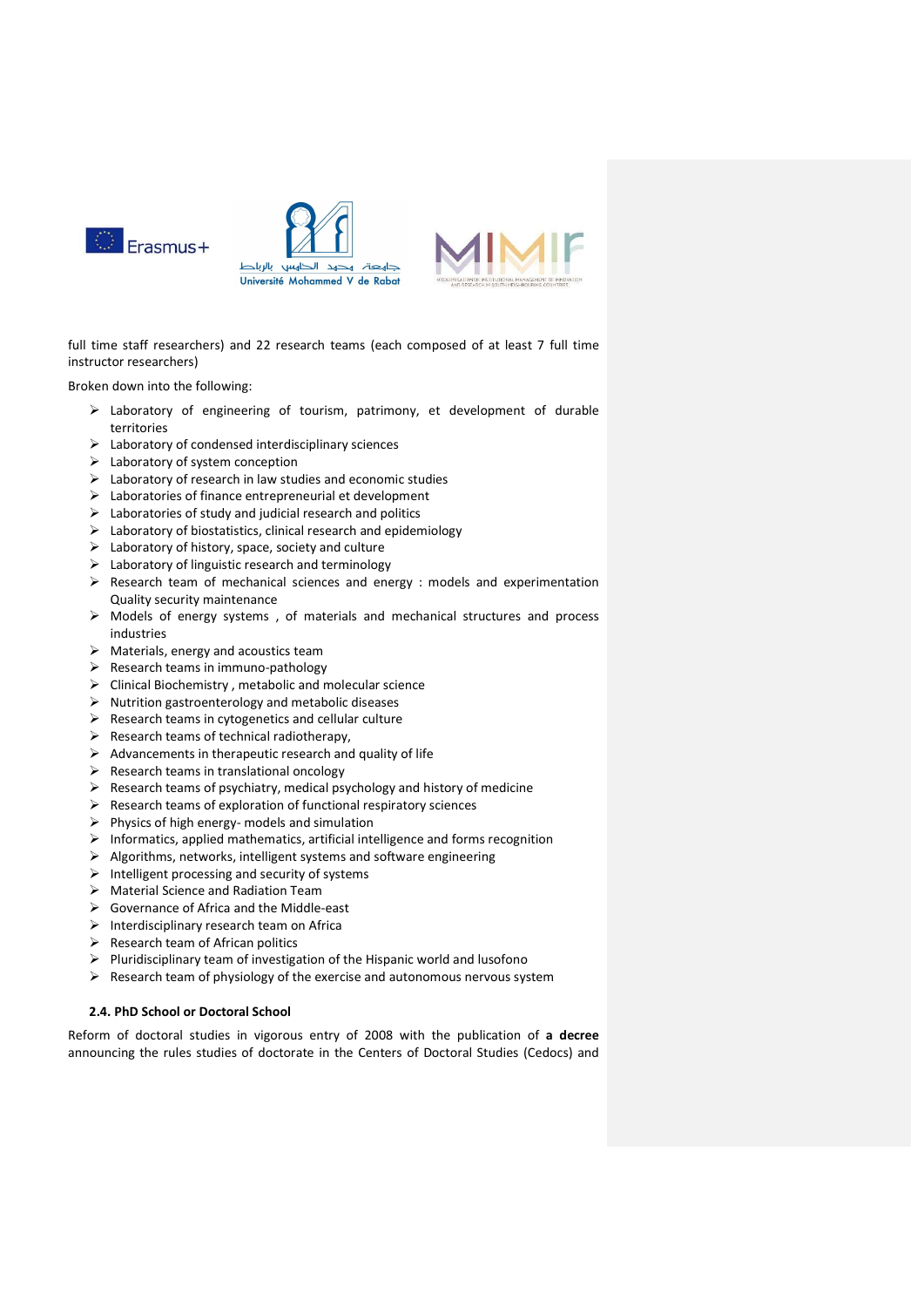

constituents list of pedagogical national norms on doctoral cycles. UM5R contains nine centers of accredited doctoral studies covering the following disciplines:

- $\triangleright$  Sciences of Life Vie and Health (FMPh)
- $\triangleright$  Men and Space in the Mediterranean world (FLSH)
- $\triangleright$  Men Society Education (FSE) : FSE-IEA- IERA
- Law and Economics (FSJES –Agdal)
- $\triangleright$  Law and Economics (FSJES Souissi)
- Compared Law, Applied Economics and Durable Development (FSJES Salé)
- Sciences and Techniques of engineering (EMI) :EMI-EST- ENIM
- $\triangleright$  Sciences and Technologies (FS) : FS-ENS- IS
- $\triangleright$  Sciences and Technologies of Information and engineering (ENSIAS) : ENSIAS-ENSET

#### 2.5. Research and Innovation

# 2.5.1. Publications

The University Mohamed V has generated hundred of publications each year from 2012 to 2017. It is ranked first place on the national level with almost 26% of all indexed Moroccan publications.

| Year | <b>SCOPUS</b> | <b>THOMSON</b> |
|------|---------------|----------------|
| 2012 | 990           | 520            |
| 2013 | 1021          | 456            |
| 2014 | 1311          | 728            |
| 2015 | 1358          | 1012           |
| 2016 | 1638          | 1192           |
| 2017 | 1769          | 1186           |

#### 2.5.2. Patents

The University Mohammed V, home to many researchers, impose itself as an essential link in a chain of actors that promote research and innovation at regional and national level. Its mission is to stimulate innovation from the results of academic research obtained alone or in collaboration with companies.

For Intellectual Property, an officer is in charge to Identify and support registering patent, trademark, and copyright, Develop and maintain office forms such as Disclosure and licensing agreements, Support IP licensing and follow up on annuity deadlines, Maintain legal documentation for patent and trademark applications. He was being trained by the Moroccan Office of Industrial and Commercial Property (OMPIC)

The number of national patent filings amounted to 53 patents for the year 2016. With this figure our university was ranked number one in Morocco. Since 2010, the total number of patents is 182 :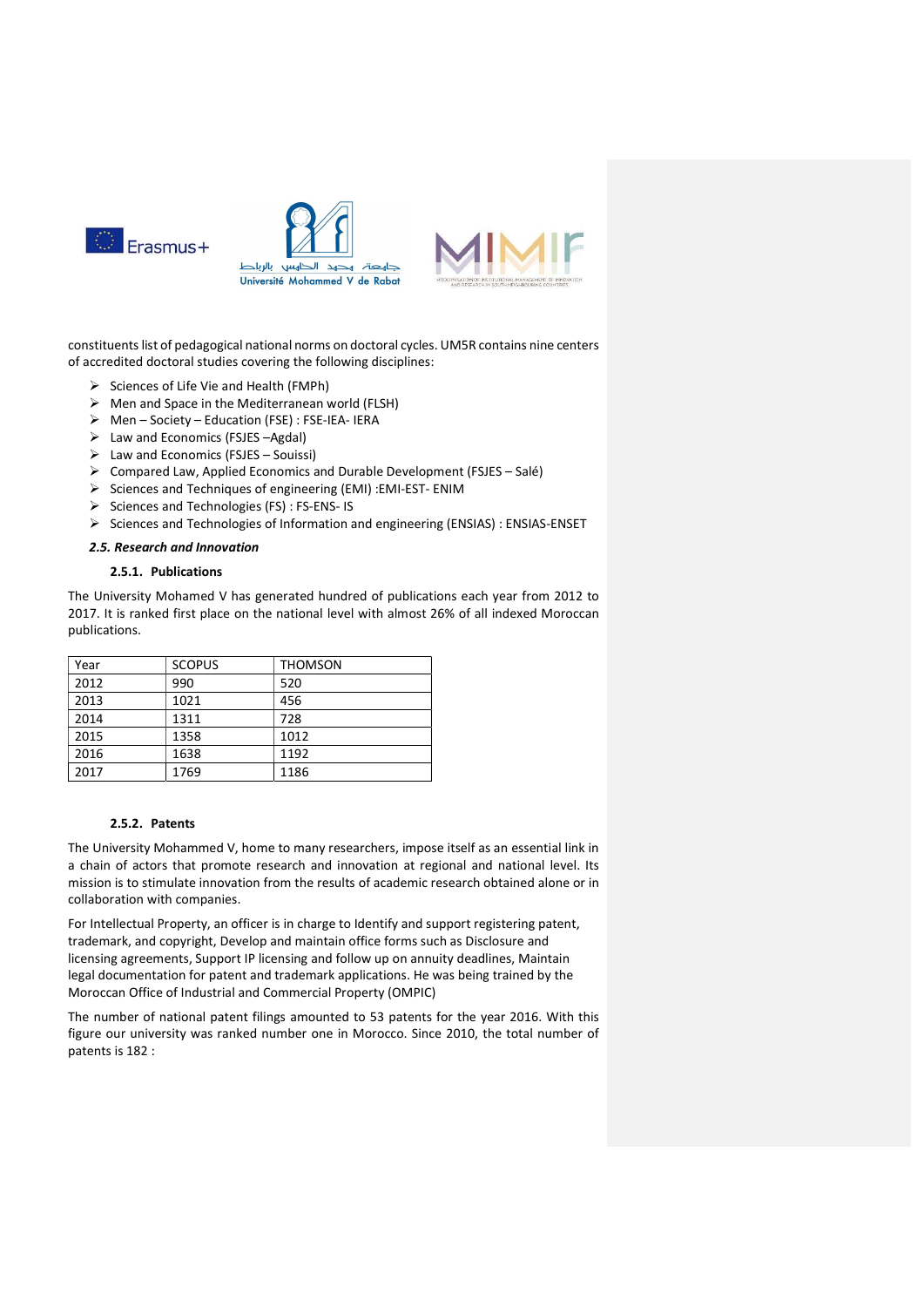





- o EMI : 27,
- o ENSET : 37,
- o ENSIAS : 58,
- o FMD : 12,
- o FMP : 26,
- $\circ$  FS : 21,
- o FSJES Souissi : 4.

# 2.5.3. Innovation City (Scientific park)

The University Mohammed V has signed a partnership agreement with the Ministry of Industry (MCINT) and its ministry for the construction of a City of Innovation in Rabat (CIR), a major project for the new university. CIR houses a technological hosting infrastructure that is in line with international standards and consists of a technological park including an incubator, an incubator of innovative companies, R & D centers, a technology transfer office and a space devoted to high-tech companies Wishing to establish partnerships with UM5R.

# 2.5.4. Entrepreneurship Center

The development of an entrepreneurial culture in academic circles to enable certain elements of this population to play an active role in the creation of innovative enterprises based on the valorization of research results.

On January 2016, UM5R created the University Center for Entrepreneurship (CUE) of the UM5 on January 2016.

The CUE reports directly to the Vice President in charge of Research and Cooperation. Its mission is to lead the advancement of entrepreneurship education and practice through teaching, research and outreach initiatives.

The center is led by a Director (Professor) and a team of more than 15 multidisciplinary professors are involved in the organization and animation of the various activities and projects.

The mission of the center is:

- $\triangleright$  Develop entrepreneurial culture at UM5R and promote entrepreneurial spirit among students.
- $\triangleright$  Identify and value the different activities carried out, aimed at promoting entrepreneurship in the various establishments, under the UM5R.
- $\triangleright$  Creating synergies within the university by encouraging the collaboration of researchers from a wide range of disciplines around projects related to entrepreneurship (studies, research, scientific events) for a stronger collective dynamics and greater visibility Programs and actions of the UM5R in training and research in entrepreneurship.
- $\triangleright$  Pooling resources, expertise and know-how to develop research and entrepreneurial actions.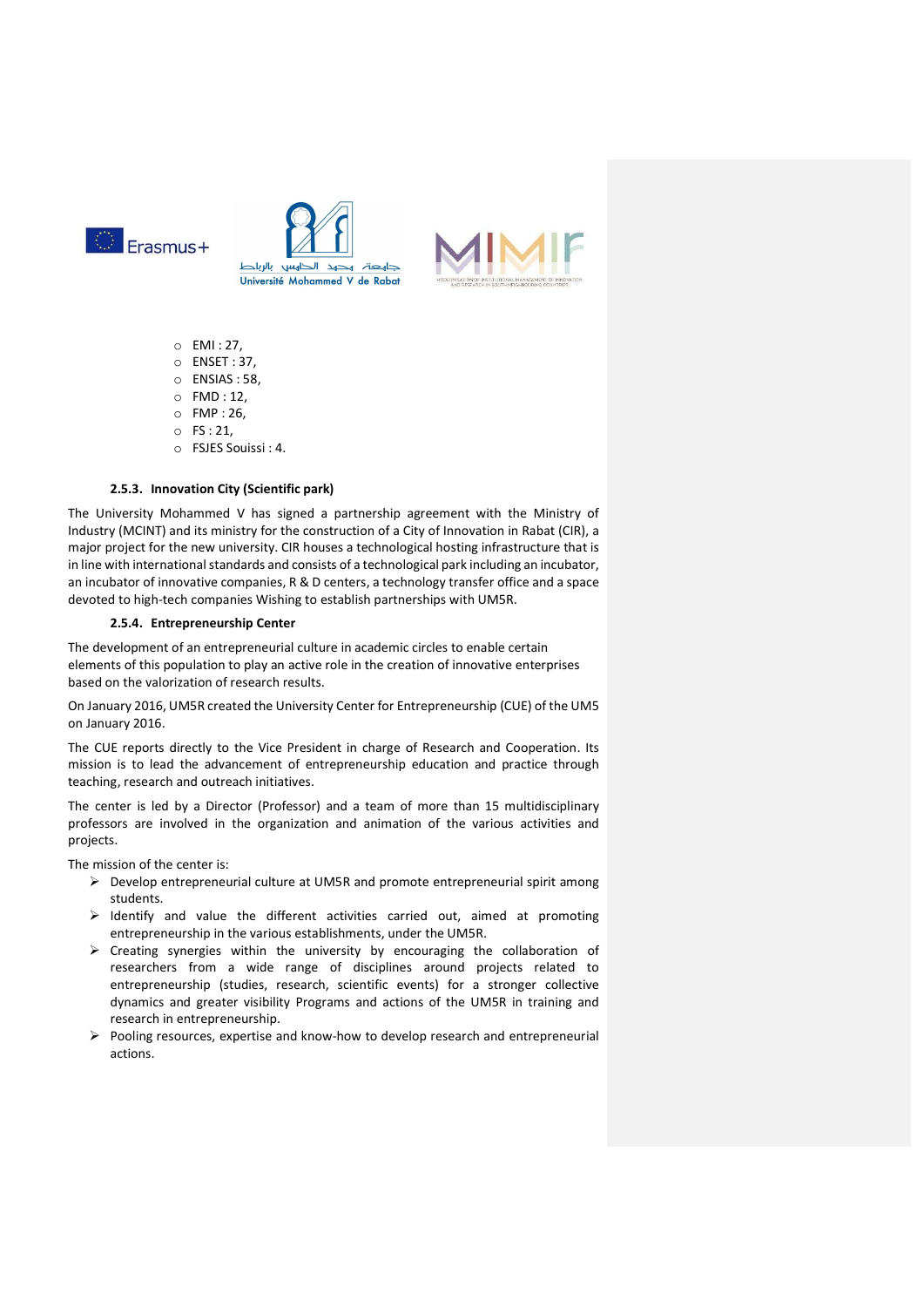

- $\triangleright$  Coordinate actions with UM5R research structures to develop scientific and technical. theoretical and applied research in the field of entrepreneurship and innovation at the UM5R.
- $\triangleright$  Coordinate with innovation units to enhance inventions and innovations by incorporating them into an entrepreneurial logic.
- Encourage research in entrepreneurship at the UM5R, support young researchers, disseminate research advances and promote work and interventions in the field of entrepreneurship (publications, books, guides and other publications aiming to position researchers 'UM5R Rabat, as a major player in the field of entrepreneurship and innovation.
- $\triangleright$  Strengthen the interpenetration of academic research with the business world through collaboration and ongoing dialogue.
- $\triangleright$  Collaborate with national government agencies, institutions and institutions in charge of promoting entrepreneurship, to implement projects and actions, favoring the development of students' entrepreneurial spirit at UM5R.
- Organizing events in entrepreneurship (Conferences, seminar, entrepreneurship forum, workshops (creativity, business modeling,), Competitions Rallye, social business contest, undertaking in women entrepreneurs, Start up WE, Innova Project  $2.0 \ldots$ .

Con formato: Inglés (Estados Unidos)

#### 2.5.5. E-learning center

The missions of this center are:

- $\triangleright$  In-service teacher training in ICT and distance learning;
- $\triangleright$  Supervision of teachers in the production, co-production or adaptation of online content and activities;
- $\triangleright$  Organization and management of distance learning for the benefit of learners
- Dissemination of knowledge and skills in the socio-economic environment of the university.

# 3. Impact of MIMIr Project and challenges on Research and Innovation management at UM5R

Despite all the actions, Mohammed V University has taken to develop research, development and innovation and to strengthen the link between research institutions and industry over the last few decades. The results remain unsatisfactory. It remains to improve and reinforce some key actions like the EU centers visited.

In KU Leuven, research & development advances the impact of research results on people's lives like Secure smartphones, PCs, online banking apps and internet infrastructure, collaboration with Samsonite (results in lighter, the world's first patient-specific lower jawstronger suitcases) and the creation of Bakala Academy.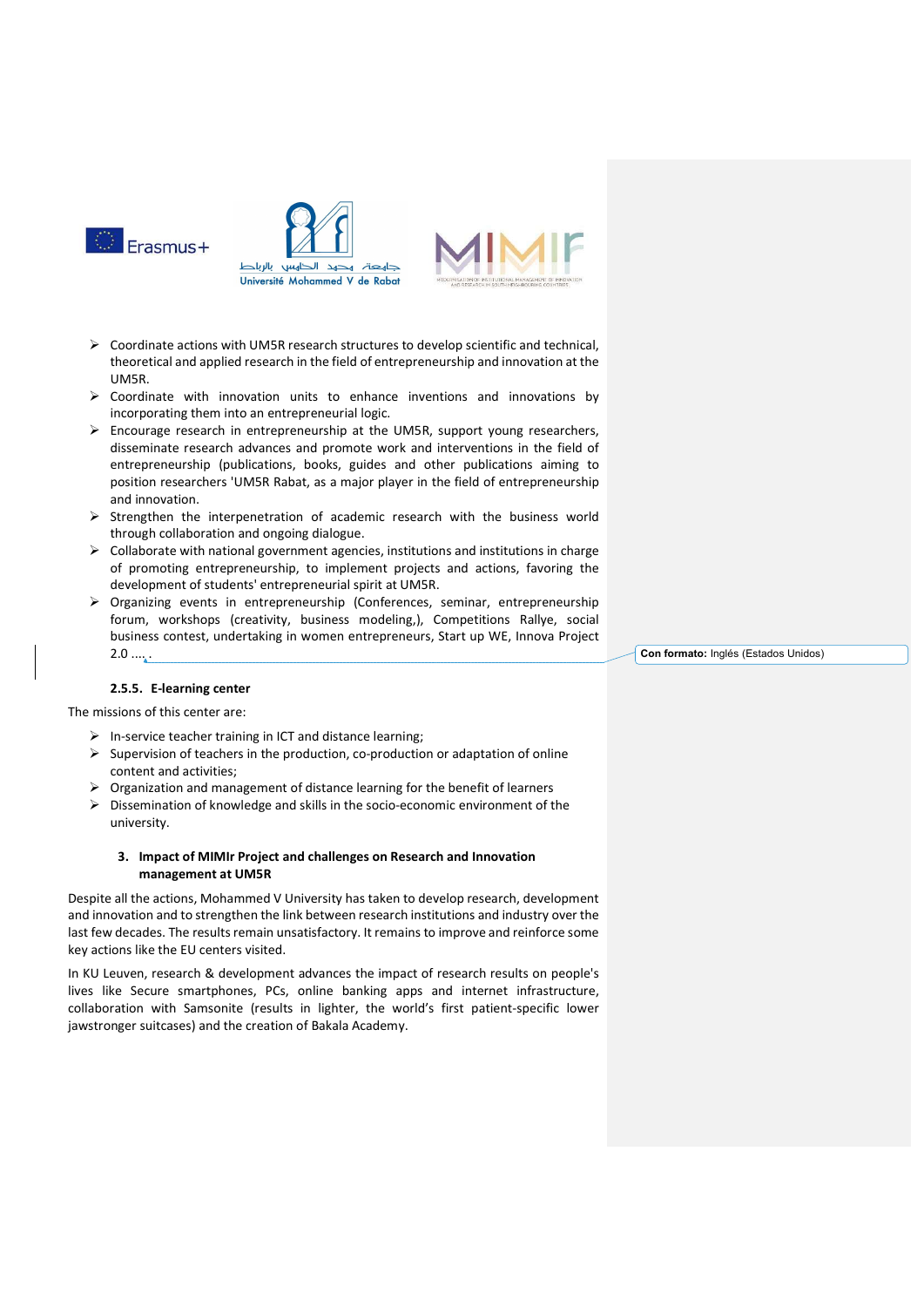

In Barcelona, created by the university, the Scientific Park promotes research, knowledge transfer and innovation, through smart management of spaces, services and relationships. So, it dynamisms highly talented researchers, entrepreneurs and business people, in order to lead and accelerate the innovation. The Scientific Park is geared to be a flexible and innovative organization, service oriented and focused on the customers.

After all the study tours, it is clear that the current governance structures at UM5R need to be reinforce to be able to support better research and innovation activities. The financing and financial management of research and innovation need to be more flexible.

#### 3.1. Innovation and Research Project Management Office

Currently, the existing office reports to the Vice president for Research, Cooperation and Innovation. The main mission of this office is to provide an end-to-end support for the management and administration of Innovation and Research projects.

The UM5R is then faced to following challenges:

- $\triangleright$  The staff office provide very well assistance for project administration and follow up. But unfortunately, the administrative staff is not very competent for helping for technical writing. Expert teachers in project editing can train them. These expert teachers often help all colleagues.
- $\triangleright$  To implement a full course of training set of courses that cover basic skills needed for managing innovation and research projects. Colleagues from the University Center for Entrepreneurship (CUE) or from faculties can be very useful.
- $\triangleright$  To encourage the pooling of resources (sharing and synergy) and the development of multidisciplinary collaborations between all research structures. In 2017, the university underwent a restructuring of the research teams around thematic themes calling for a multidisciplinary and I&R project consortium. The various visits to Barcelona, Leven and Rome have shown us the usefulness of having multidisciplinary consortiums around specific themes.
- $\triangleright$  To develop the culture of recognition of the research function and the work done by the researcher, manager, technician, administrative agent, etc. ;
- $\triangleright$  To encourage applied research programs that will enable the development of a hard core around national technology to catalyze the country's economic activities and increase their share of value-added;
- $\triangleright$  To put in place mechanisms for the mobility of research actors (researchers, researchers, engineers, doctors, managers, etc.) etween universities, institutes and the socio-economic world;
- $\triangleright$  To develop research and innovation strategies and activities in relevance to funding ad market needs;
- $\triangleright$  To ensure that programs are accompanied by greater involvement of economic and social actors;
- $\triangleright$  To disseminate open funding opportunities from private, public and international partners. All the research structure receives an e-mail. TTO can be also very useful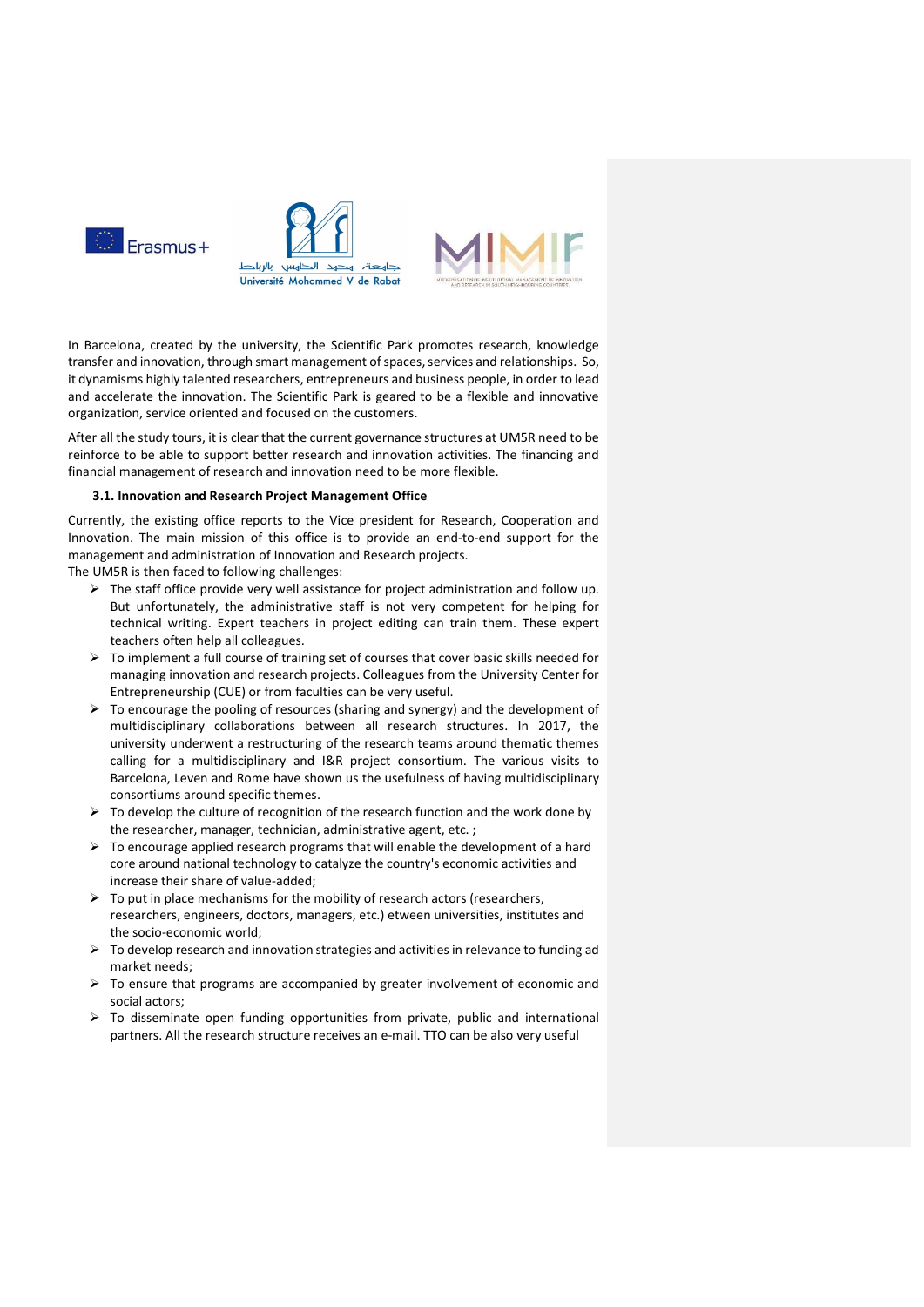

- $\triangleright$  To have regulations that protect researchers' rights with patents contracts between university and researcher;
- $\triangleright$  To intensify the transfer of know-how to meet specific training, research and innovation needs;
- $\triangleright$  To present periodical reports on office activities
- $\triangleright$  To create a Technical Transfert Office (TTO) at the university level. To improve the impact of the I&R project, TTO will match project goals and meet industry or business. So, TTO will build a bridge between industry and academia and boost productive research transfer. It is very helpful to define the role, activities typology and organizational models of TTO. It also highlighted the criteria of a successful TTO depending on the national and Institutional R&D environment from witch: (i) laws and regulations to encourage researchers and universities to produce good and transferable research and technologies, and companies to embark in technology transfer from public universities;(ii) paradigm change within universities towards results-based management approach using the qualified competencies and appropriate means;(iii) a critical mass of research and technology transferable results to ensure sustainability and development of the TTO.

# 3.2. The financing and financial management of research and innovation.

The process to fund grants at Moroccan public universities needs to be shortened. UM5R is therefore confronted with this problem There is a need to:

- $\triangleright$  modernize existing financial instruments to combine flexibility and efficiency;
- $\triangleright$  reduce and relax procedures for the financial management of research budgets;
- $\triangleright$  give autonomy to the department or entity that manages the development of the innovation and its commercialization. The innovation city (scientific park) has been created but has still not been able to obtain the status of foundation to have separate administration and so, a financial autonomy. The TTO can then be domiciled in this city of innovation;
- $\triangleright$  Set up incentive financial systems for researchers to create spinoff and startup.

#### 3.3. The strengthening of human resources and the improvement of their mobilization.

Human resource has become a crucial factor in the public-sector performance. It is an active and dynamic resource. In order to realize its full participation in the organizational goals and objective accomplishment, it needs to be trained developed and properly supervised. There is a need to :

- $\triangleright$  make the profession of researcher attractive and encourage young talents;
- $\triangleright$  develop the culture of recognition of the research function and the work done by the researcher, manager, technician, administrative agent, etc. ;
- $\triangleright$  increase the number of administrative staff which is small relative to the size of the university;